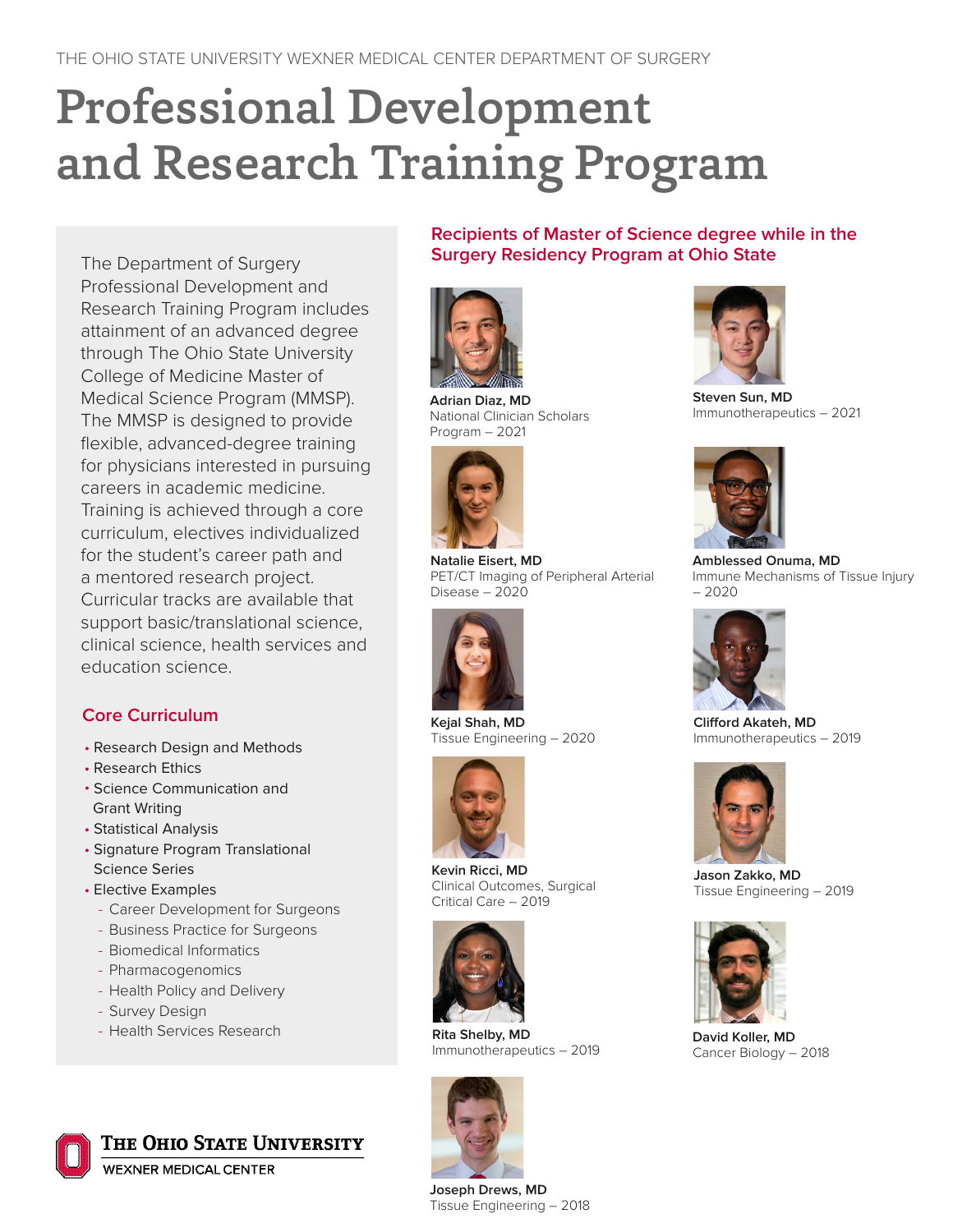#### **Department of Surgery residency alumni who completed a Master of Science degree**

**Eliza Beal, MD** Immunotherapeutics – 2017

**Shaylyn Bennett, MD**  Heart Failure Physiology – 2017

**Nakesha King, MD**  Tissue Engineering – 2017

**Christopher McQuinn, MD** Immunotherapeutics – 2017

**David Strosberg, MD**  Surgical Education and Coagulation/Hemostasis – 2017

**Taehwan Yoo, MD**  Immunotherapeutics – 2017

**Shayna Brathwaite, MD**  Cancer Biology – 2016

**Daniel Lodwick, MD**  Clinical Outcomes in Pediatric Surgery – 2016

**Ekene Onwuka, MD** Immunotherapeutics – 2016

**Nicholas Latchana, MD** Cancer Biology – 2015

Sara Mansfield, MD Immunology – 2015

**Terrence Rager, MD** Tissue Engineering – 2015

**Kara Rossfeld, MD** Cancer Biology – 2015

**Joseph Drosdeck, MD** Clinical Outcomes, MIS – 2014

**Justin Huntington, MD** Cancer Biology – 2014

**Robert Plews, MD**  Cancer Biology – 2014

**Rachael Sullivan, MD** Cancer Biology – 2014 **Sylvester Osayi, MD**  Clinical Outcomes, MIS/Endoscopy – 2014

**Sara Martin del Campo, MD**  Cancer Biology – 2013

**Mika Matthews, MD**  Intestinal Infammation – 2013

**Tyler Spata, MD**  Cardiac Pathophysiology – 2013

**Mark Wendling, MD**  Clinical Outcomes, MIS – 2013

**Jon Henry, MD**  Cancer Biology – 2012

**Eric Luedke, MD** Cancer Biology – 2012

**Laura Peterson, MD**  Vascular Biology – 2012

**Jon Wisler, MD**  Infammation/Critical Care – 2012

**Amy Collins, MD**  Cancer Biology – 2011

**Michelle Kincaid, MD**  CMV Virology – 2011

**Maureen Kuhrt, MD**  Cancer Biology – 2011

**Thomas Pham, MD**  Transplant Immunology – 2011

**Ricardo Quarrie, MD**  Cardiac Pathophysiology – 2011

**Iyore James, MD**  Intestinal Infammation – 2010

**Peter Nau, MD**  Clinical Outcomes, MIS/NOTES – 2010

**Alicia Thomas, MD**  CMV Virology – 2010

**Mary Dillhof, MD**  Cancer Biology – 2009 **Kristan Guenterberg, MD**  Tumor Immunology – 2009

**Meghan Forster, MD**  CMV Virology – 2008

**Irina Shakhnovich, MD** Vascular Biology – 2008

**Natalie Jones, MD**  Tumor Immunology – 2007

**Mason Fisher, MD**  Liver/Pancreas Immunobiology – 2007

**Lloyd Brown, MD**  Tumor Immunology – 2006

**Paul Beery, MD**  Clinical Outcomes, Surgical Critical Care – 2005

**Michael Go, MD**  Tumor Immunology – 2005

**Ergun Kocak, MD**  Tumor Immunology – 2005

**William Wallace, MD**  Wound Healing – 2003



THE OHIO STATE UNIVERSITY

**WEXNER MEDICAL CENTER**